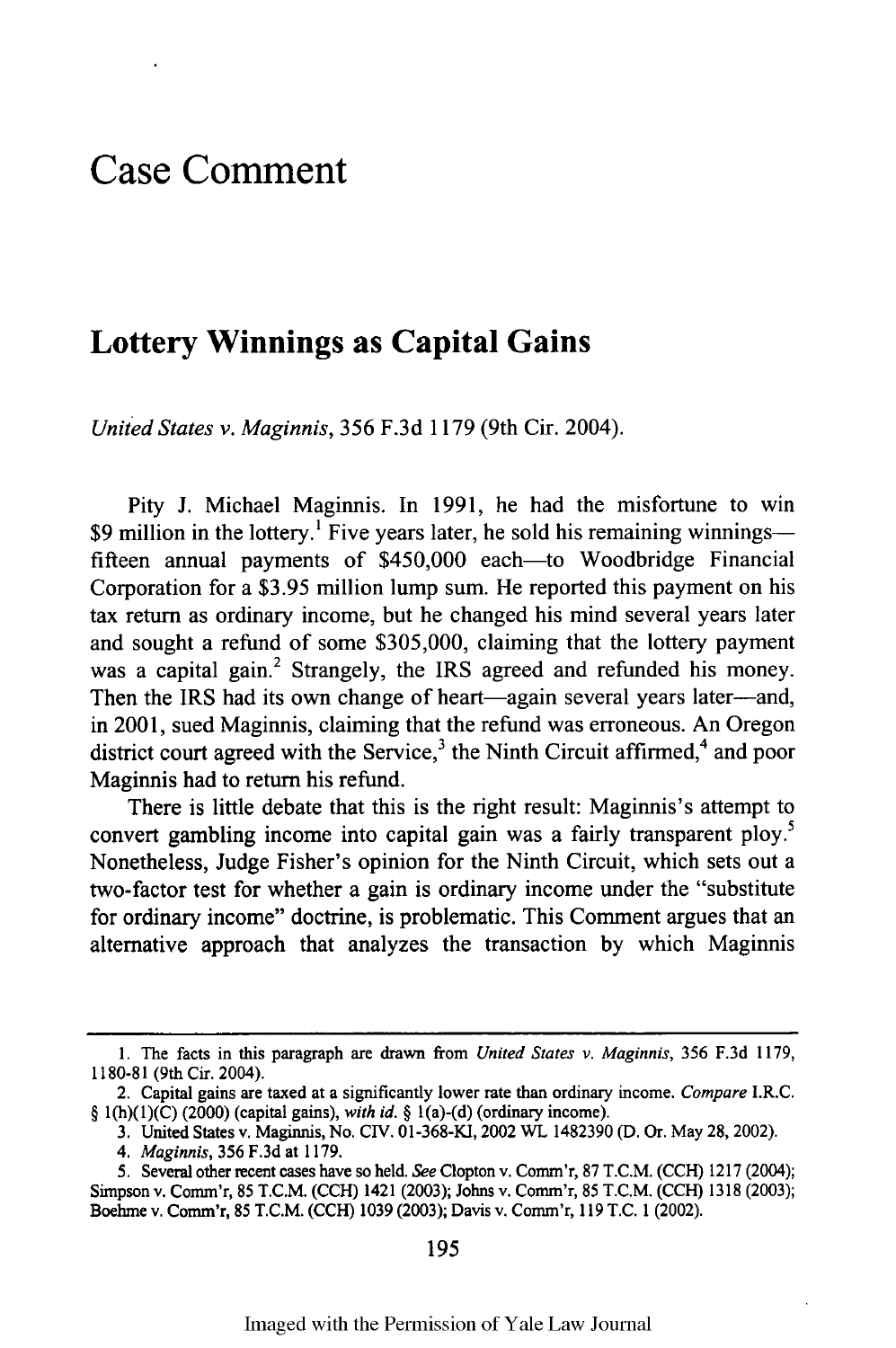received his lottery right may better explain and confine the use of the notoriously murky "substitute for ordinary income" doctrine.

Part I of the Comment discusses the "substitute for ordinary income" doctrine. Part II describes *Maginnis's* two-pronged test for applying the doctrine and points out the economic and doctrinal difficulties with that test. Part III proposes an alternate analysis that better achieves the policies of the "substitute for ordinary income" doctrine.

**I**

The Ninth Circuit sided with the IRS on the basis of the "substitute for ordinary income" doctrine, which holds that "'lump sum consideration [that] seems essentially a substitute for what would otherwise be received at a future time as ordinary income' may not be taxed as a capital gain."6 A classic example is that of an employee who sells his rights to collect future wages: He will receive ordinary income, not capital gain, because the payment is a mere substitute for his right to receive ordinary income.<sup>7</sup>

This doctrine is usually traced to two leading cases: *Hort v. Commissioner,* which held that a payment to cancel a lease was ordinary income,<sup>8</sup> and *Commissioner v. P.G. Lake, Inc.*, which held that the assignment of a right to receive (some of) the proceeds of future sales of oil also created ordinary income.<sup>9</sup> In both cases, the taxpayer attempted to secure capital gains treatment by selling future rights to receive ordinary income. If this were allowed, virtually no one would have to pay tax on ordinary income; any such income could be packaged, assigned, and transformed into capital gain.<sup>10</sup> The "substitute for ordinary income" doctrine sprung up to prevent this abuse.

The problem with the doctrine is that *every* capital asset is a substitute for ordinary income; read literally, the doctrine would completely swallow the concept of capital gains. A commercial building is worth only as much as the present value of its future leases—but those lease payments are ordinary income, while the building is a capital asset. The Fifth Circuit long ago noted this absurdity, explaining that "[t]he only commercial value of

*<sup>6.</sup> Maginnis,* 356 F.3d at 1182 (quoting Comm'r v. P.G. Lake, Inc., 356 U.S. 260, 265 (1958)) (alteration in original).

*<sup>7.</sup> See* 2 BORIS I. BITTKER & LAWRENCE LOKKEN, FEDERAL TAXATION OF INCOME, ESTATES AND GIFTS  $\P$  47.1 (3d ed. 2000).

<sup>8. 313</sup> U.S. 28 (1941).

<sup>9. 356</sup> U.S. 260 (1958).

<sup>10.</sup> *See* MARVIN A. CHIRELSTEIN, FEDERAL INCOME TAXATION 17.03, at 368 (9th ed. 2002).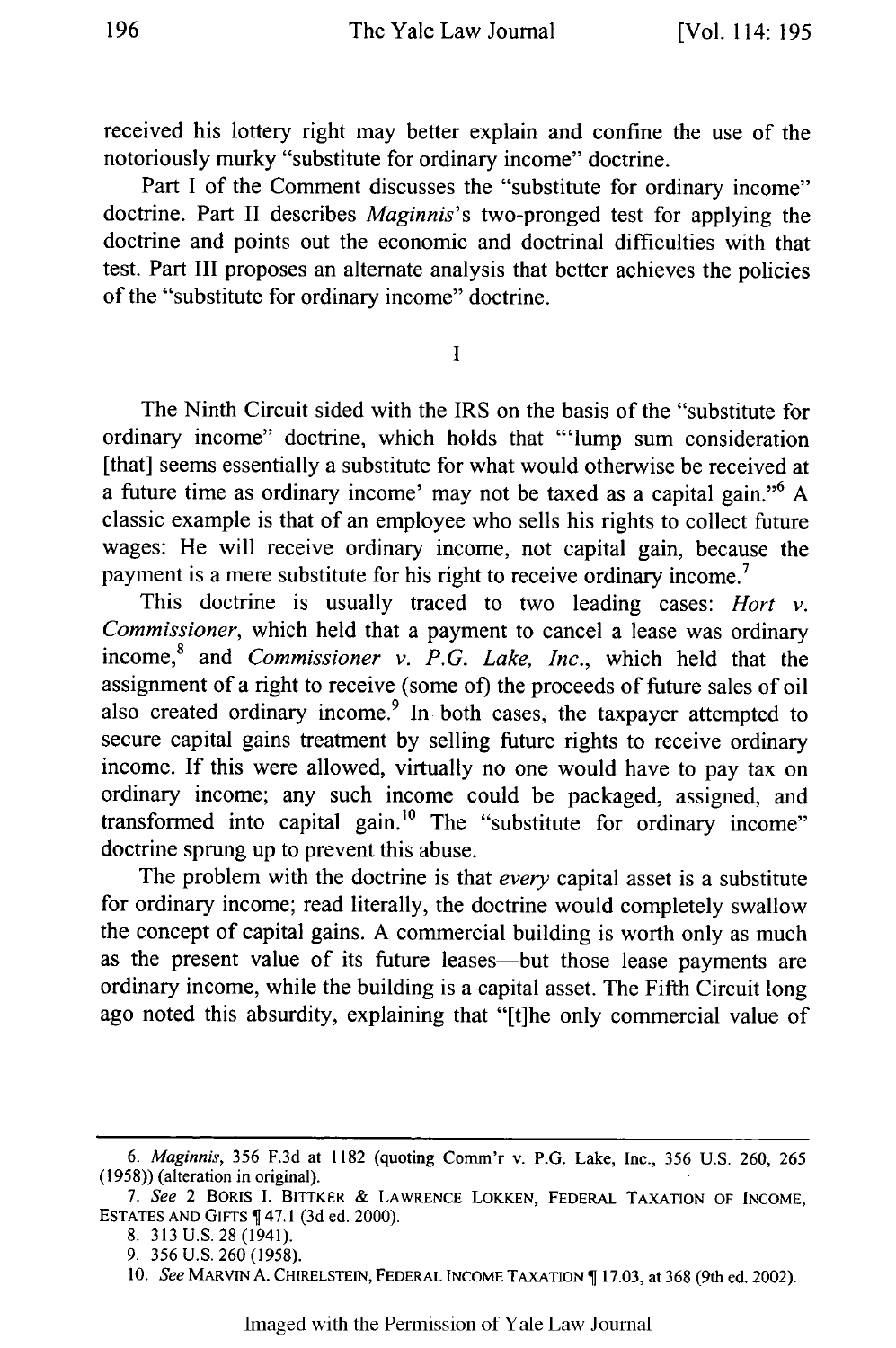any property is the present worth of future earnings or usefulness," and quoting Lord Coke as asking, "[W]hat is land but the profits thereof?"<sup>11</sup>

The doctrine thus has little explanatory power. Instead, it lends itself to ad hoc decisionmaking: "[C]ourts must locate the boundary case by case, a process that can yield few generalizations because there are so many relevant but imponderable criteria."<sup>12</sup> An overbroad "substitute for ordinary income" doctrine, besides being analytically unsatisfactory, would create the potential for the abuse of treating capital losses as ordinary.<sup>13</sup> The difficulty, then, is finding a way to appropriately cabin the doctrine to prevent abuses without allowing it to consume the entire notion of capital assets.

II

To limit the doctrine and avoid these difficulties, the Ninth Circuit in *Maginnis* identified two factors that characterize an asset as capital: first, that the taxpayer made "any underlying investment of capital" in exchange for the asset and, second, that the sale "reflect[ed] an accretion in value over cost to any underlying asset."<sup>14</sup> While the court qualified these factors, noting that "we do not hold that they will be dispositive in all cases," it nonetheless found them "crucial" to its decision.<sup>15</sup> At first glance, this test might seem to bring some clarity to the extremely murky theory of substitutes for ordinary income. But on closer examination, each prong of the Ninth Circuit's test proves to be untenable.

The first prong of the *Maginnis* test requires that the taxpayer make an "underlying investment in exchange for a right to future payments."<sup>16</sup> This, presumably, aims to distinguish capital assets, like stock, from noncapital assets, like assignments of future wages. But such a test is both over- and underinclusive.

*Maginnis,* 356 F.3d at 1182.

<sup>11.</sup> United States v. Dresser Indus., 324 F.2d 56, 59 (5th Cir. 1963) (emphasis and internal quotation marks omitted). The Ninth Circuit in *Maginnis* was well aware of the problem, explaining that

<sup>[</sup>m]any assets, including common stock, are typically valued on the basis of the present value of their future income stream, so an approach that took the substitute for ordinary income doctrine too far, and defined the term capital asset too narrowly, would hold that no sale of an asset that produces revenue **..** could be taxed as a capital gain.

<sup>12.</sup> *Maginnis,* 356 F.3d at 1182 (internal quotation marks omitted). Bittker and Lokken identify six types of transactions; of these, the most important are temporal divisions ("horizontal carve-outs"), which generally produce ordinary income unless the owner of a temporal division sells her entire estate. 2 BITrKER & LOKKEN, *supra* note 7, **1** 47.9.5.

<sup>13.</sup> *Cf* Ark. Best Corp. v. Comm'r, 485 U.S. 212 (1988) (limiting exceptions to the capitalasset definition and disallowing ordinary loss on sale of bank stock).

<sup>14.</sup> *Maginnis,* 356 F.3d at 1183.

*<sup>15.</sup> Id.*

<sup>16.</sup> Id.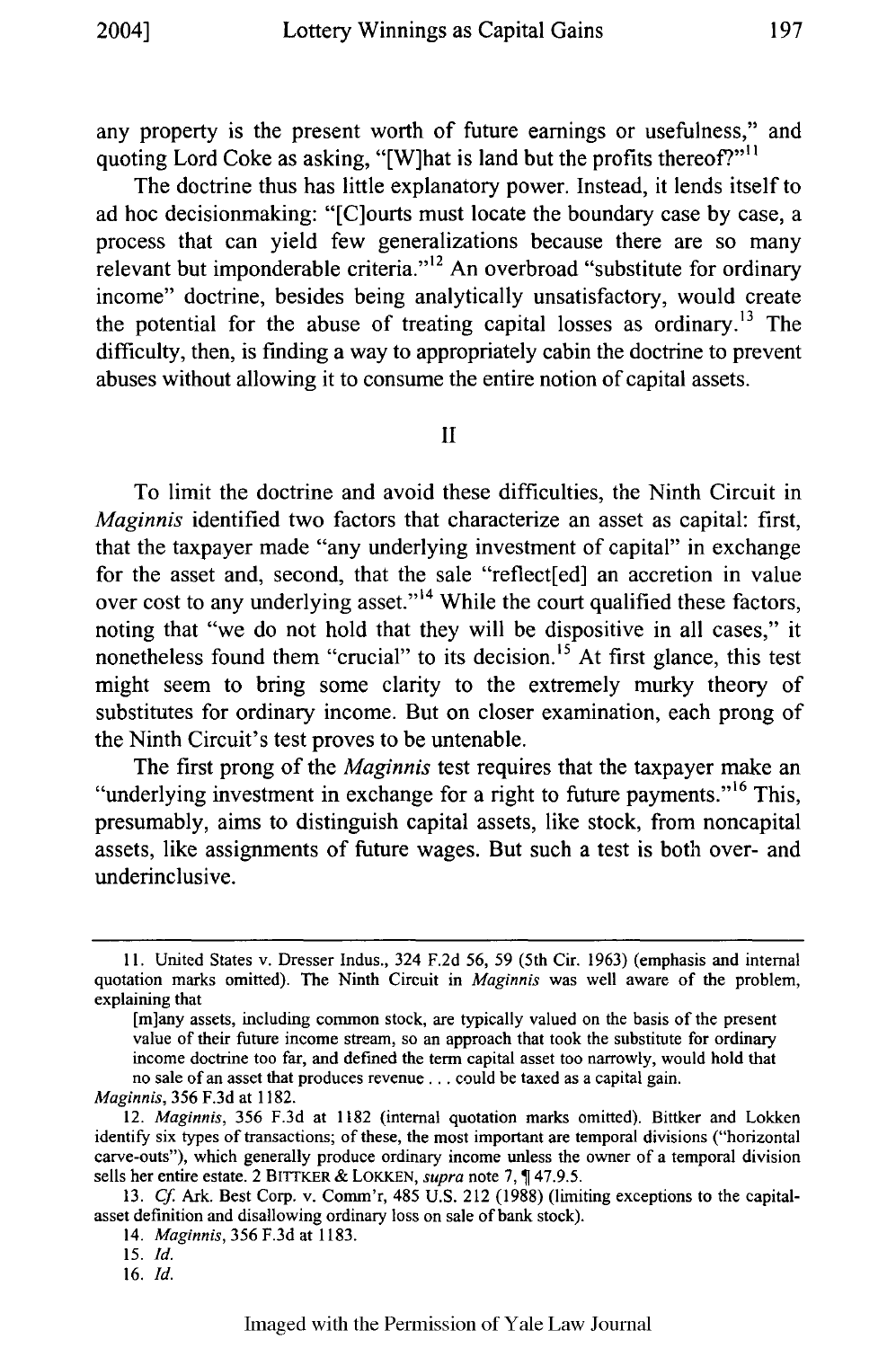First, this prong of the test does not explain the result in many standard cases. The taxpayer in *P.G. Lake* does appear to have invested in the underlying asset (a working interest in oil and gas leases), but the court nonetheless decided the case under the "substitute for ordinary income" doctrine.<sup>17</sup> Even clearer is the hornbook example of common stock: If a shareholder buys stock and then sells the right to future dividends, that sale (prior to dividend tax reform) is ordinary income despite the underlying investment.<sup>18</sup> Thus, the test does not account for the doctrine.

Second, this prong would treat as ordinary several types of assets that are clearly capital. If the test requires the taxpayer who sells the asset to have made the underlying investment of capital, then any taxpayer who inherits stock will be liable for ordinary income, rather than capital gain, if she sells it. The same would apply to a taxpayer whose parents gave her a plot of land. These are obviously wrong results; a capital asset does not become noncapital simply because it is received without consideration.<sup>19</sup>

Perhaps, though, instead of meaning that the taxpayer must have invested in the underlying asset, Judge Fisher meant only that *someone* must have invested in it. Once money is invested, the asset becomes capital and may then be sold, donated, or devised without a change in character. This seems much more sensible. Such a test accurately distinguishes a share of stock (which, once someone has bought it, can be bequeathed and remain capital) from a worker's right to receive future wages (which, because she has invested only labor and not capital, is not a capital asset).

But this reading of the first prong still doesn't work. Besides being unsupported by case law or statute, the revised first prong can't explain *Maginnis* itself. In this case, someone *did* invest capital in the underlying asset: the State of Oregon.<sup>20</sup> The asset was transferred to Maginnis in a gambling transaction, but it was not created out of thin air (or by labor). Thus, if *Maginnis* really means only that some underlying investment of capital is necessary to produce a capital asset, then it doesn't cover its own facts.

Imaged with the Permission of Yale Law Journal

<sup>17.</sup> Comm'rv. P.G. Lake, Inc., 356 U.S. 260, 261-62, 265 (1958).

<sup>18.</sup> This was clearly the result prior to dividend tax reform. *See, e.g.,* CHIRELSTEIN, *supra* note 10,  $\P$  17.03, at 367. Now that dividends are taxed like capital gains, *see I.R.C.* § 1(h)(11) (West 2004), it is less clear how courts would approach the dividend carve-out, though one assumes it would be taxed at dividend rates.

<sup>19.</sup> This is subject to a substantial caveat, which is that the characterization of certain special kinds of assets does depend on whether their basis is traceable to their creators. Thus, copyrights, letters, and similar property are capital in the hands of buyers but ordinary in the hands of their creators or those who receive them as gifts. I.R.C. § 122 1(a)(3) (2000). *See generally* Jeffrey C. McCarthy, *Federal Income Taxation of Fine Art,* 2 CARDOZO ARTS & ENT. L.J. 1 (1983).

<sup>20.</sup> A state that owes a lottery prize either sets aside money or buys an annuity to fund it. *See, e.g.,* Boehme v. Comm'r, 85 T.C.M. (CCH) 1039 (2003) (describing Colorado's annuity).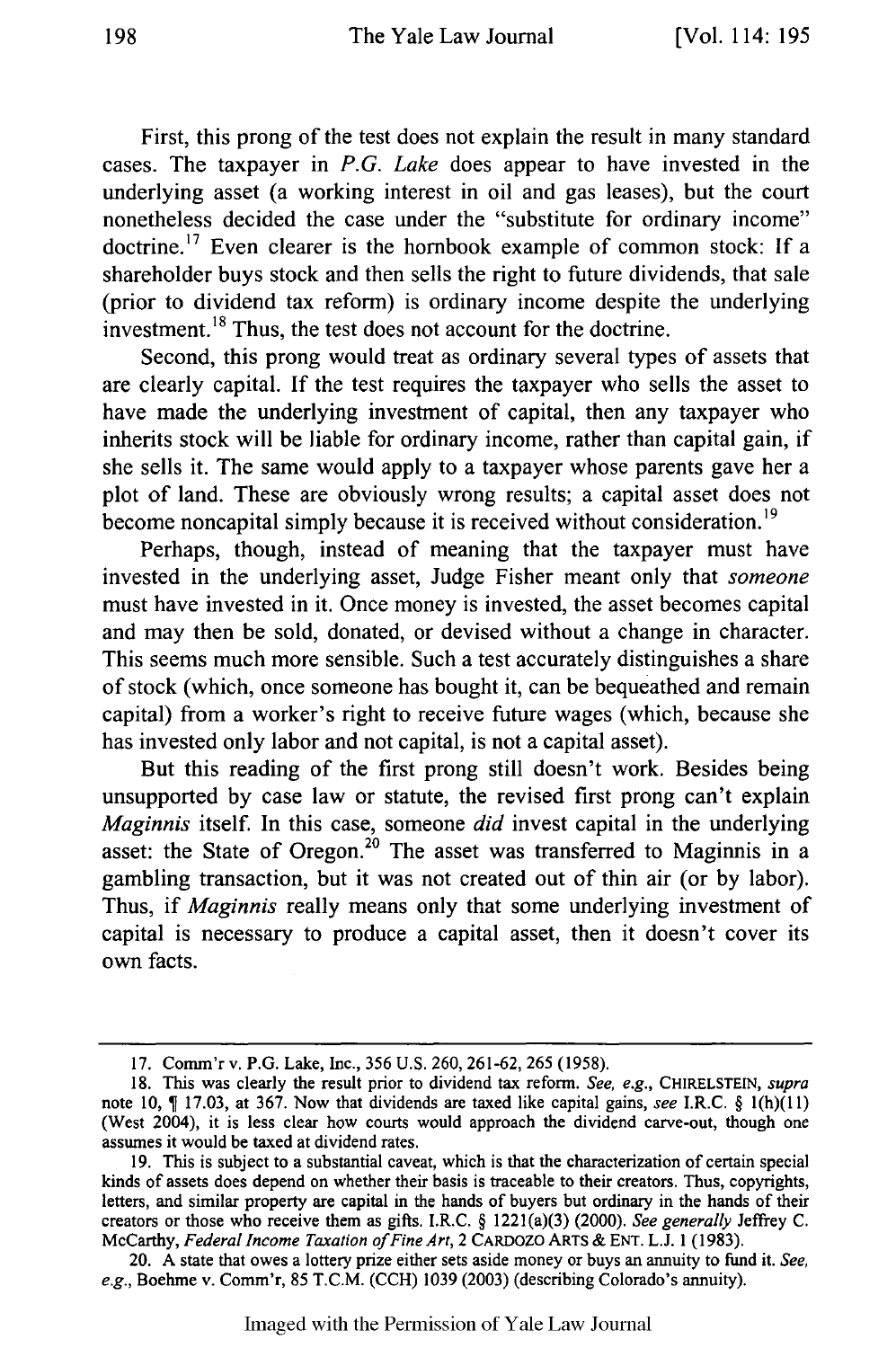The second prong of the *Maginnis* test, asking whether the sale "reflect[s] an accretion in value over cost to any underlying asset,"<sup>21</sup> is similarly unsatisfactory. It attempts to determine the character of a gain from its amount. An asset with zero basis will create more gain, when sold, than the same asset with a significant basis. This distinction should not, however, affect the character of the gain. The facts of *Maginnis* itself illustrate the problems that come from inferring the character of gain from the amount of basis. The Ninth Circuit noted that "the amount a purchaser such as Woodbridge might pay for the right might be subject to some uncertainty, $v^{22}$  but it did not fully appreciate the source of this uncertainty. The uncertainty involves fluctuations that are exactly equivalent to those in the value of, say, a municipal bond.<sup>23</sup> If Maginnis acquired such a bond with negligible basis, then his gain upon selling it would be large—but it would all be capital gain. The difference between sale price and basis cannot be used to distinguish capital from ordinary gain.

## III

The *Maginnis* test does not satisfactorily distinguish which substitutes for ordinary income are actually taxed as ordinary income and which are taxed as capital gains. But the result is right; what is needed is a way to achieve this outcome without unnecessarily expanding the reach of the "substitute for ordinary income" doctrine. One solution might be to focus not on the abstract question of whether a lottery right is a capital asset but on the transaction at issue: the *receipt,* as a gambling winning, of the lottery right.

In a sense, Maginnis received  $$9 \text{ million}^{24}$$  in ordinary income as soon as he won the lottery: He immediately gained the right to receive \$9 million, taxable at ordinary rates as gambling winnings. Now, in theory, the government could have taxed the entire amount as soon as Maginnis won the lottery. The lottery right is a right to future payments, but so are stocks and bonds, and if Maginnis won shares of stock in a lottery, he would be liable for tax (at ordinary rates) on their full value immediately.<sup>25</sup>

<sup>21.</sup> *Maginnis,* 356 F.3d at 1183.

<sup>22.</sup> *Id.* at 1184.

<sup>23.</sup> Maginnis had a right to a fixed series of payments from the State of Oregon-just like a state bondholder. As interest rates go up, the value of the right declines, and vice versa. If investors lose confidence in the state's ability to pay its debts, the right loses value.

<sup>24.</sup> In this Part, I ignore the issue of discounting to present value. Maginnis can be thought of as winning either **\$9** million over twenty years or its present value now; I use "\$9 million" as a shorthand for "the discounted present value of \$9 million of payments over twenty years."

<sup>25.</sup> *Cf.* Treas. Reg. § 1.61-2(d) (as amended in 2003) (taxing compensation in the form of property at its fair market value).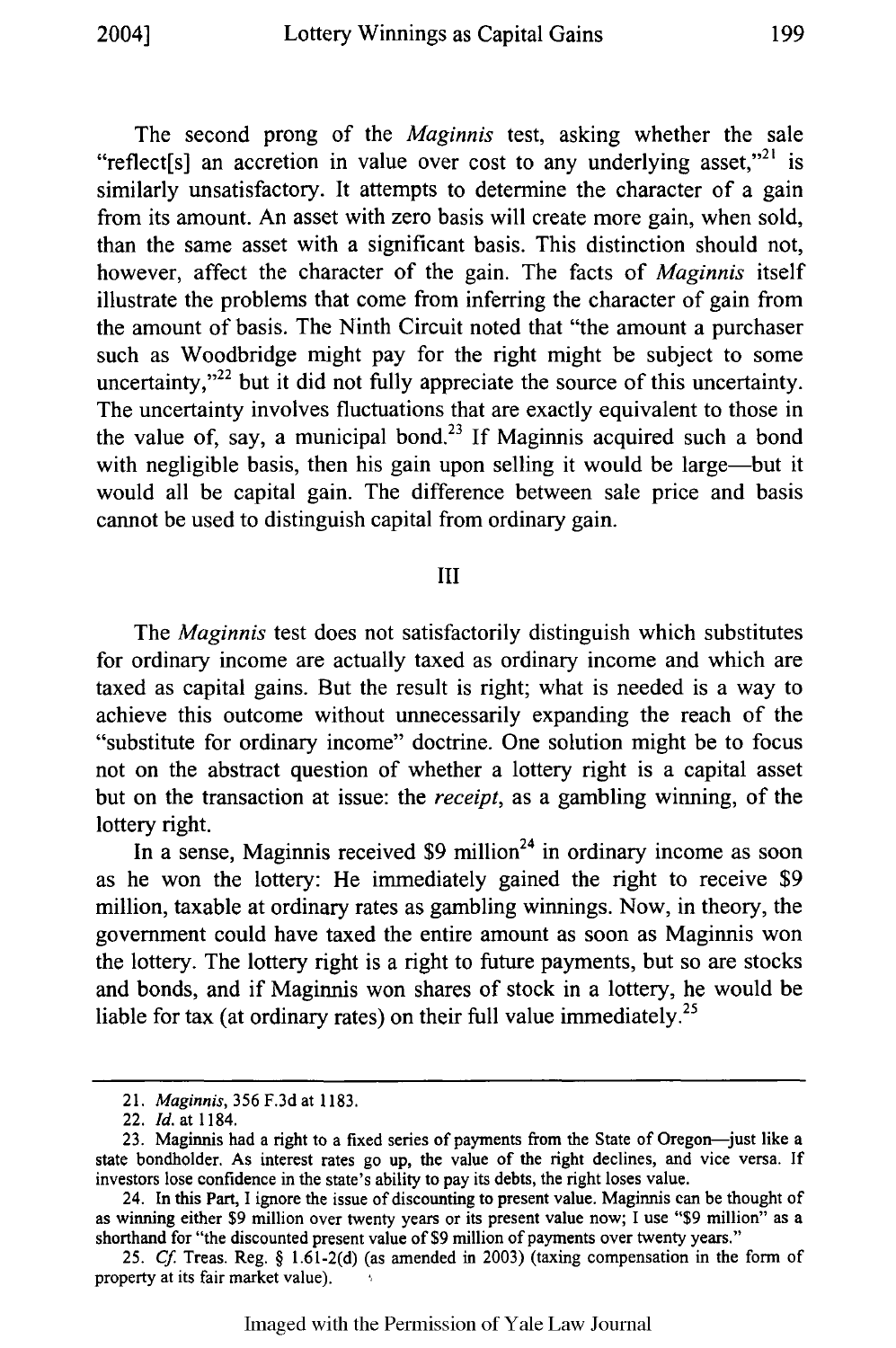This is the best explanation for why the lottery right was not a capital asset when Maginnis sold it: not that the future income was ordinary, or that he had not made any investment, but that he only avoided tax on receipt via a kind of administrative grace. If he had been given an Oregon state bond rather than a lottery right, he might in fact have been held liable for taxes on the full amount as soon as he won (and any gain on a future sale of the bond would be capital). But he avoided immediate tax on his gambling winnings—and, therefore, when he eventually sold off those rights, it was sensible to hold him responsible for the taxation that he had avoided.

So why do we not tax the lottery right (as a gambling winning) as soon as Maginnis wins it? The answer may lie in an analogy to the realization requirement. It is a basic principle of tax law that economic income should not be taxed until it is "realized"-a policy, traceable at least to *Eisner v*. *Macomber*,<sup>26</sup> based on principles of liquidity and valuation. Appreciation in an asset's value is not typically realized (and thus taxed) until the asset is sold, because taxing appreciation as soon as it occurs would create difficulties of annual valuation and might require holders to sell some illiquid assets to pay tax on the appreciation. $27$ 

But similar policy concerns can arise in taxing rights to future payment upon receipt. Valuing a stock or bond on receipt is easy because it has a market price, but valuing a fixed-income item like a lottery right or a lease may involve difficulties in choosing a discount rate. Similarly, stocks and bonds are often reasonably liquid, and a portion of one's holdings can be sold to pay tax on them, while leases and lottery rights tend to exist in more illiquid markets and are more likely to be indivisible. $^{28}$ 

This analysis might be viewed as a (sufficient, but not necessary) test for applying the "substitute for ordinary income" doctrine. Assets that are fully realized upon receipt—stocks, bonds, land—are capital assets, while assets that, for policy reasons of valuation and liquidity, are not realized immediately—leases, lottery rights—are substitutes for ordinary income in the hands of those who receive them in ordinary-income transactions (e.g., as gambling winnings).

A better view, however, might be that there is simply no such doctrine-instead, the term "substitute for ordinary income" is applied to a number of unrelated transactions that can be better explained in other ways. Maginnis himself proposed that the doctrine should be confined to two

<sup>26.</sup> 252 U.S. 189 (1920).

<sup>27.</sup> *See* **CHIRELSTEIN,** *supra* note 10, 5.02, at **75; MICHAEL** J. GRAETZ & DEBORAH H. SCHENK, FEDERAL INCOME TAXATION: PRINCIPLES AND POLICIES 144 (rev. 4th ed. 2002).

<sup>28.</sup> These differences are not inevitable and should not be overstated. Leases may be assigned and bundled by financiers, and many stocks are illiquid and difficult to value. But as broad classes, it does seem likely that some rights to future payments are easy to think of as presently valuable instruments, while others are better conceived of as mere streams of future payments.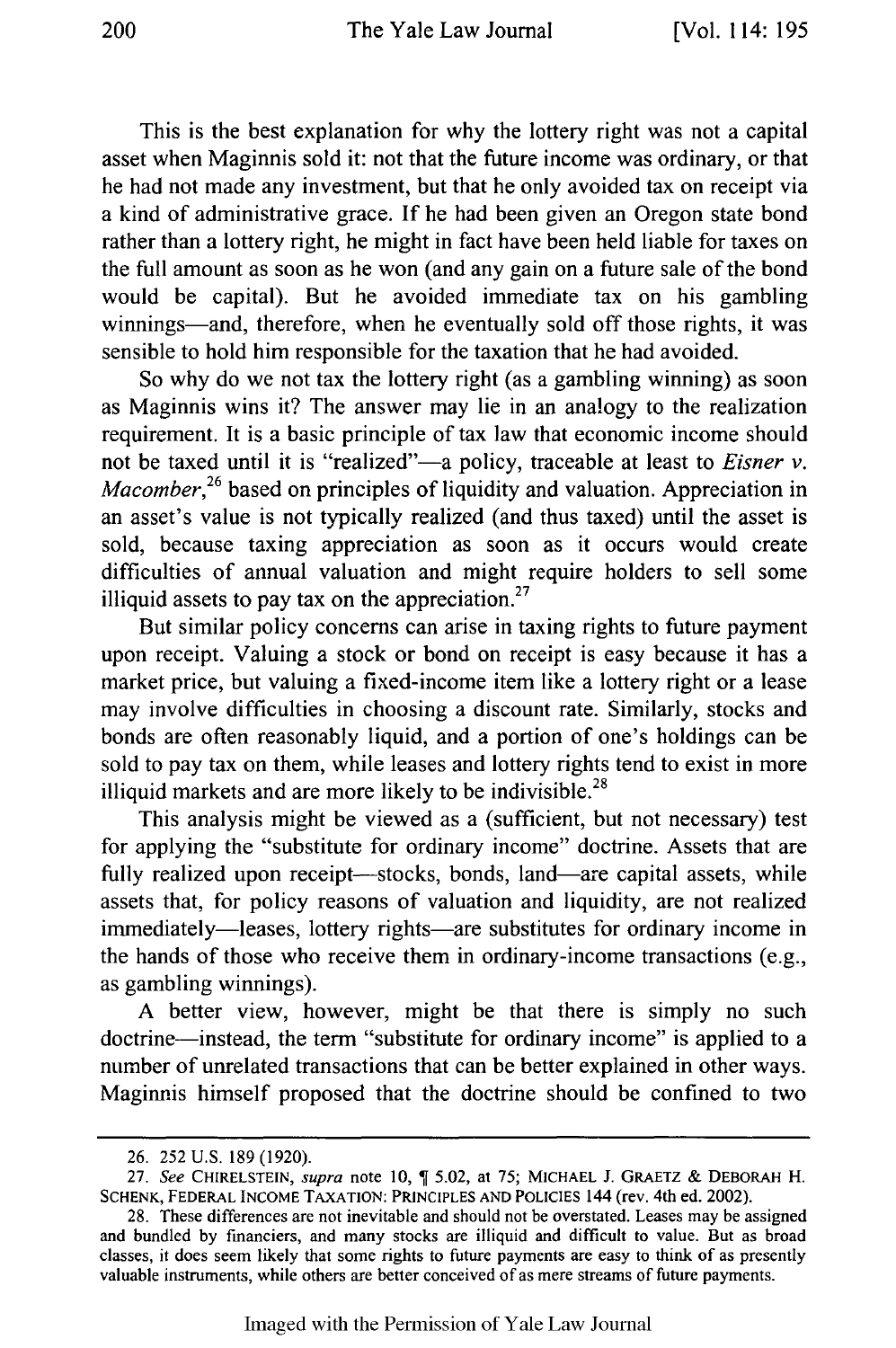clear cases of abuse: "carve-outs" of part of a taxpayer's interest in property and rights to future income from personal services.<sup>29</sup> The first of these, carve-outs, formed the basis for *Hort* and *Lake;* conceptually, one can say that a carve-out of a capital asset is not a capital asset without using the phrase "substitute for ordinary income."<sup>30</sup> The second, rights to future income from personal services, seems arbitrary: **Why** should personalservices income be its own special category?

Rather than classify personal services as a case of a substitute for ordinary income, it makes more sense simply to note that the right to payment for future personal services, like the lottery right, is not fully taxable on receipt.31 Thus, whenever it does become fully taxable, it is taxed as it would have been when received: as personal-service income, as gambling winnings. In a sense, the theory here is of an "open transaction":<sup>32</sup> Because the initial receipt of the right was not "closed," i.e., realized and taxed, when that right accrued, the transaction closed when the right was sold, and the entire amount was taxable based on the character of the original transaction (personal-service income, gambling winnings).

This approach has several benefits. It preserves parity between a winner who sells his lottery right and one who chooses to receive a lump sum payment from the state. $33$  It clarifies that a future holder of the right, such as Woodbridge, may treat it as a capital asset.<sup>34</sup> And it is easily generalized

32. For the more common use of this term in tax law, see Arthur Fleischer, Jr. & William L. *Cary, The Taxation of* Convertible Bonds and Stock, 74 HARV. L. REV. 473, 478 (1961).

33. This was a goal of the *Maginnis* court. *See Maginnis,* 356 F.3d at 1184.

34. What makes it an ordinary asset in Maginnis's hands is how it was received, as untaxed gambling winnings; if it is purchased on the open market, then it becomes a capital asset.

<sup>29.</sup> *See Maginnis,* 356 F.3d at 1185; Reply Brief for Appellant, *Maginnis* (No. 02-35664), *reprinted in Lottery Winners Argue Right to Payment Is Capital Asset, TAX NOTES TODAY, Aug.* 28, 2003, 2003 TNT 167-18 (LEXIS).

<sup>30.</sup> *See* CHIRELSTEIN, *supra* note 10, **1** 17.03, at 369-70 ("The 'substitute' language [in *Hort],* in the view of most commentators, was merely a shorthand way of asserting that carved-out interests do not qualify as capital assets and do not absorb any portion of the taxpayer's property basis."). Further discussion of the carve-out branch of the "substitute" doctrine is beyond the scope of this Comment.

**<sup>3</sup> 1.** That is, if I enter into a five-year, **\$1** 00,000-per-year employment contract, I am not taxed on the entire \$500,000 at the moment of the contract. Even deferred compensation for already performed services is generally taxed when received, not when accrued. *See* Rev. Rul. 60-31, 1960-1 C.B. 174; *see also* CHIRELSTEIN, *supra* note 10, 11.01, at 270-73.

This approach could also theoretically allow someone in Maginnis's position to capture the "gain over cost" that the court dismissed in the second prong of its opinion: If, when Maginnis won the lottery, his right was worth \$3 million, but, before he sold it, interest rates declined and the right's value increased to \$3.5 million, then he should have had \$3 million in gambling income and \$0.5 million in capital gain. This parallels what would have happened if Maginnis had won an Oregon state bond in the lottery. This is a satisfying result as a matter of tax theory, but I suspect that a court would not actually endorse this approach. The *Maginnis* court itself was unimpressed by the possibility of change in value to the lottery right. *See supra* text accompanying note 22. And, in *Hort v. Commissioner,* 313 U.S. 28 (1941), the Supreme Court refused to make a similar distinction where a *lease,* ordinary when signed, was later purchased